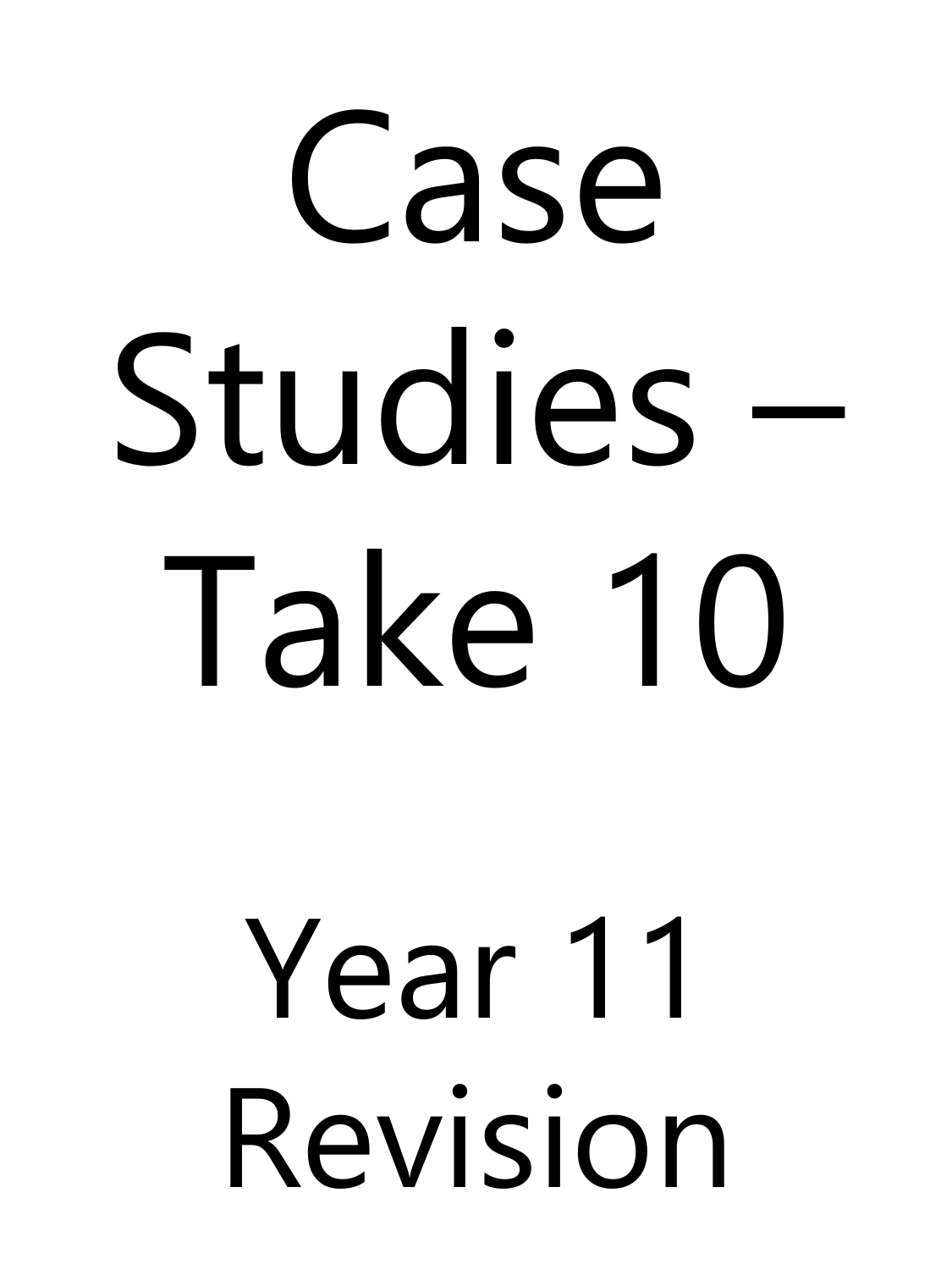#### Hurricane Katrina– Take 10



On 25th August 2005, Hurricane Katrina hit the USA, particularly damaging the city of New Orleans in Louisiana.



Hurricane Katrina measured as a category 5 hurricane on the Saffir-Simpson scale, and at the time was one of the costliest hurricanes ever.



The Superdome American Football Stadium was designated as a shelter for anyone who could not evacuate from New Orleans.



Flood barriers built around the city were designed to reduce the impact of storm surges



Hurricane Katrina's 6m high storm surge overwhelmed the city's flood defences.



Hurricane Katrina caused \$160 billion worth of damage to property.



2 million homes were left without an electricity supply as power lines were blown down in very high winds.



3,000 members of the US military returned from Iraq to help distribute food and water to those who had lost their homes (short term response).



The Federal Emergency Management Agency (FEMA) deployed refrigerator trucks with emergency supplies, but there were not enough for everyone who needed them (short term response)



The US government spent over \$800 million on rebuilding flood defences which had been damaged or destroyed by Hurricane Katrina.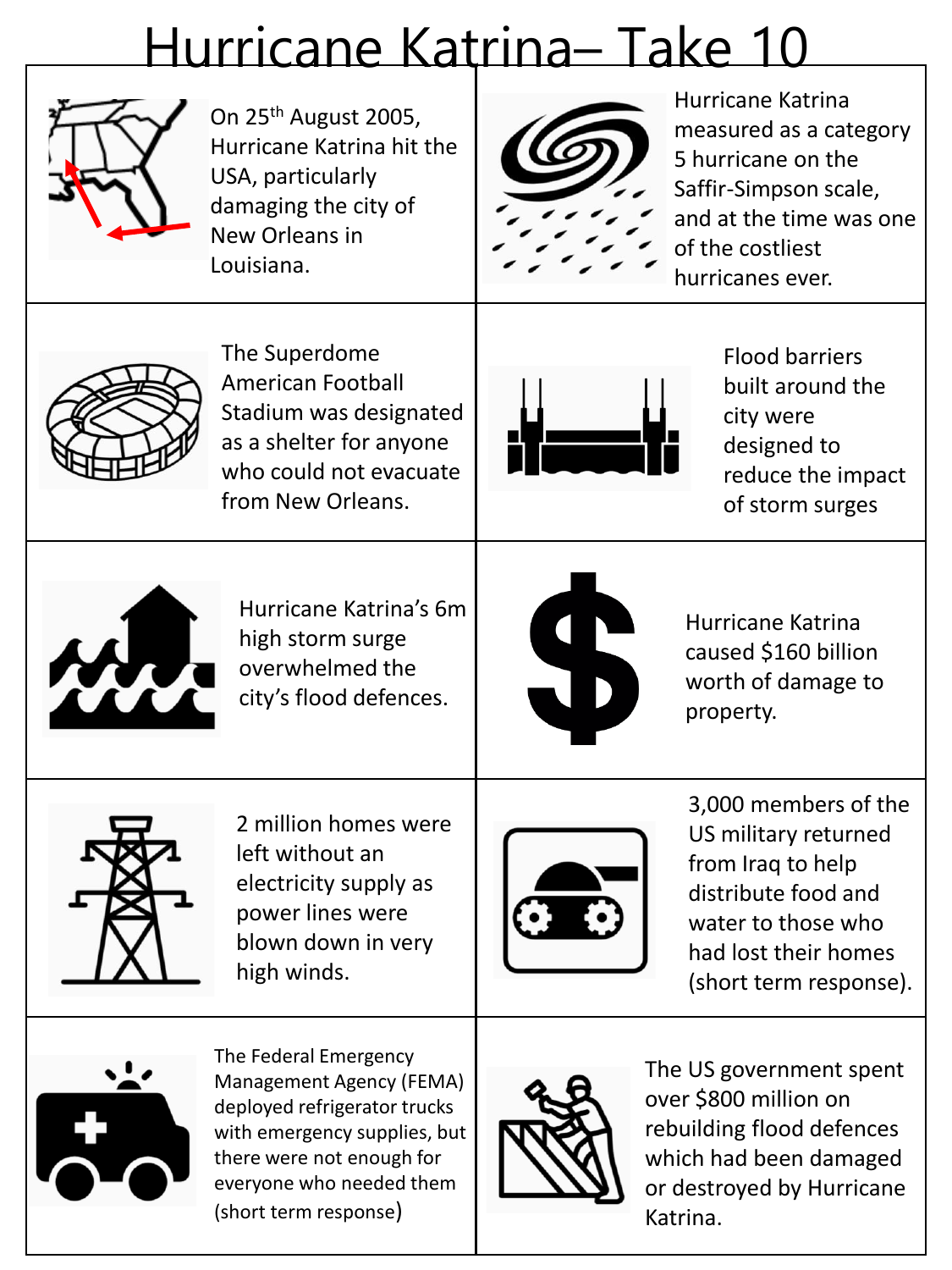#### Typhoon Haiyan – Take 10



Typhoon Haiyan made landfall on the east coast of the Philippines on 8th November 2013, mainly affecting the city of Tacloban.



Typhoon Haiyan was one of the strongest cyclones on record, measuring as a category 5 storm on the Saffir-Simpson scale.



As the Philippines is an emerging country with limited technology, Japan, a developed country, assisted in tracking the typhoon using satellites.



The government used the Public Storm Warning System to advise people about the risks in each area and whether they should evacuate.



1,948 schools were destroyed by Typhoon Haiyan, leaving children without an education.



3 million people lost their homes, and 2.7 million of them were not able to access an evacuation shelter and were forced to live outside.



500,000 homes were damaged or destroyed; the government estimated the cost of rebuilding would be over \$5.8 billion.



Mangrove trees have been replanted along the coastline to act as a natural flood defence in the event of a future tropical storm (long term response).



50,000 solar powered lanterns were provided to people who had had their electricity supply cut off (short term response)



The Philippine government launched the 'Build Back Better' programme. Buildings were rebuilt to be stronger and more resistant to tropical storms.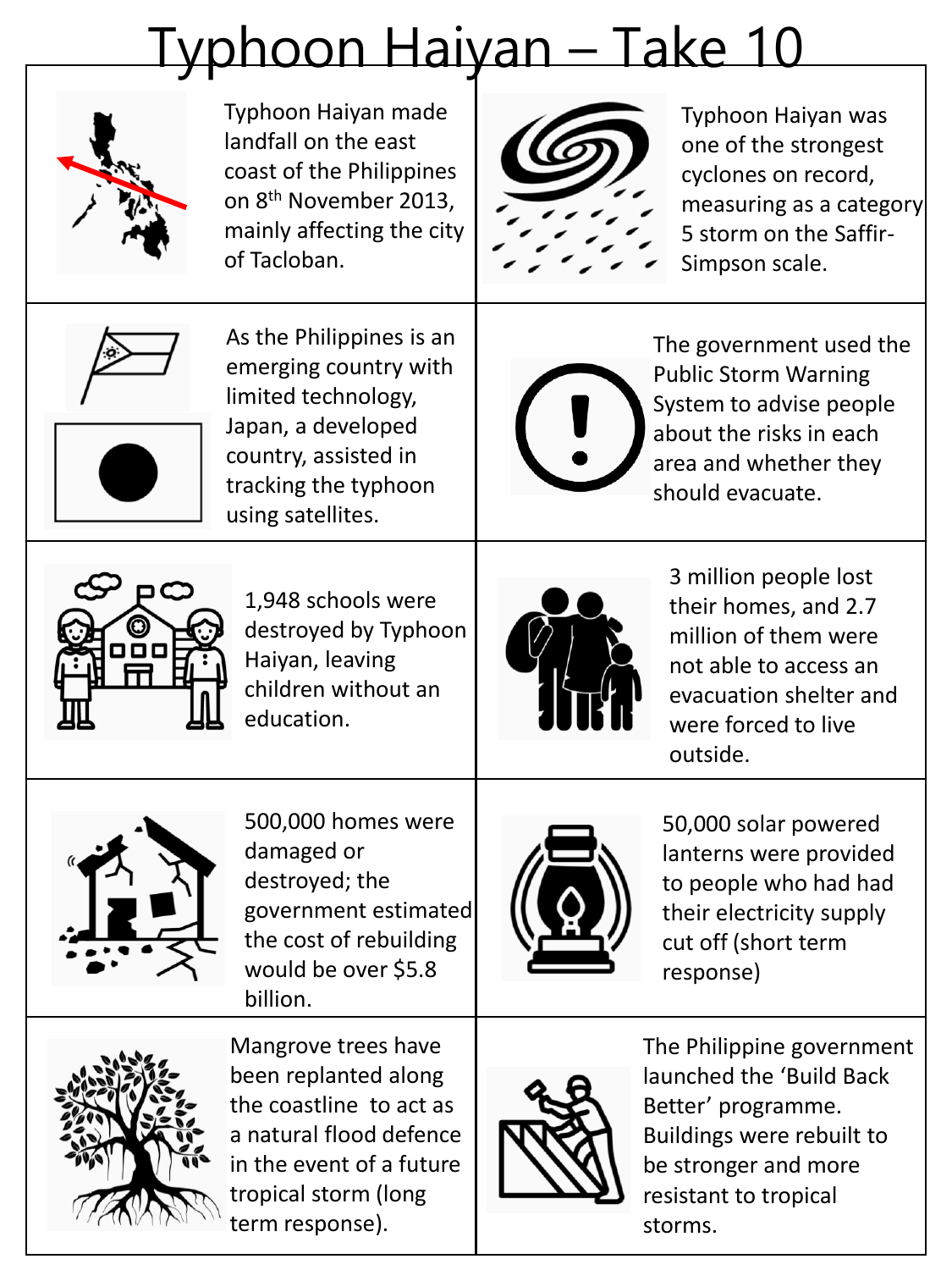#### Japanese Earthquake – Take 10



On the 11<sup>th</sup> March 2011 Japan was hit by a 9.0 magnitude earthquake (the strongest ever recorded in Japan)



The earthquake was caused by a convergent plate boundary where the Pacific Plate subducted under the Eurasian Plate



The earthquake caused a tsunami with waves up to 10 meters high, travelling 10km inland



The Earthquake was shallow, only 30KM below the seabed.



Over 17,000 people lost their life because of the tsunami; more than half of the victims were over 65 years old.



Over 127,000 buildings collapsed, and 1.2 million were severely damaged; the estimated cost of repair was \$300 billion.



The earthquake cut the power to several nuclear power stations, causing a meltdown at Fukushima; 140,000 people had to be evacuated.



The Pacific Tsunami Warning Centre warned coastal countries round the Pacific and told people to evacuate.



130,000 people were displaced. In Sendai tens of thousands of prefabricated temporary houses were set up to provide shelter.



In February 2012 the government set up an agency to coordinate rebuilding efforts. The restoration in some areas is expected to take 10 years. In 2015 work on a new seawall had started.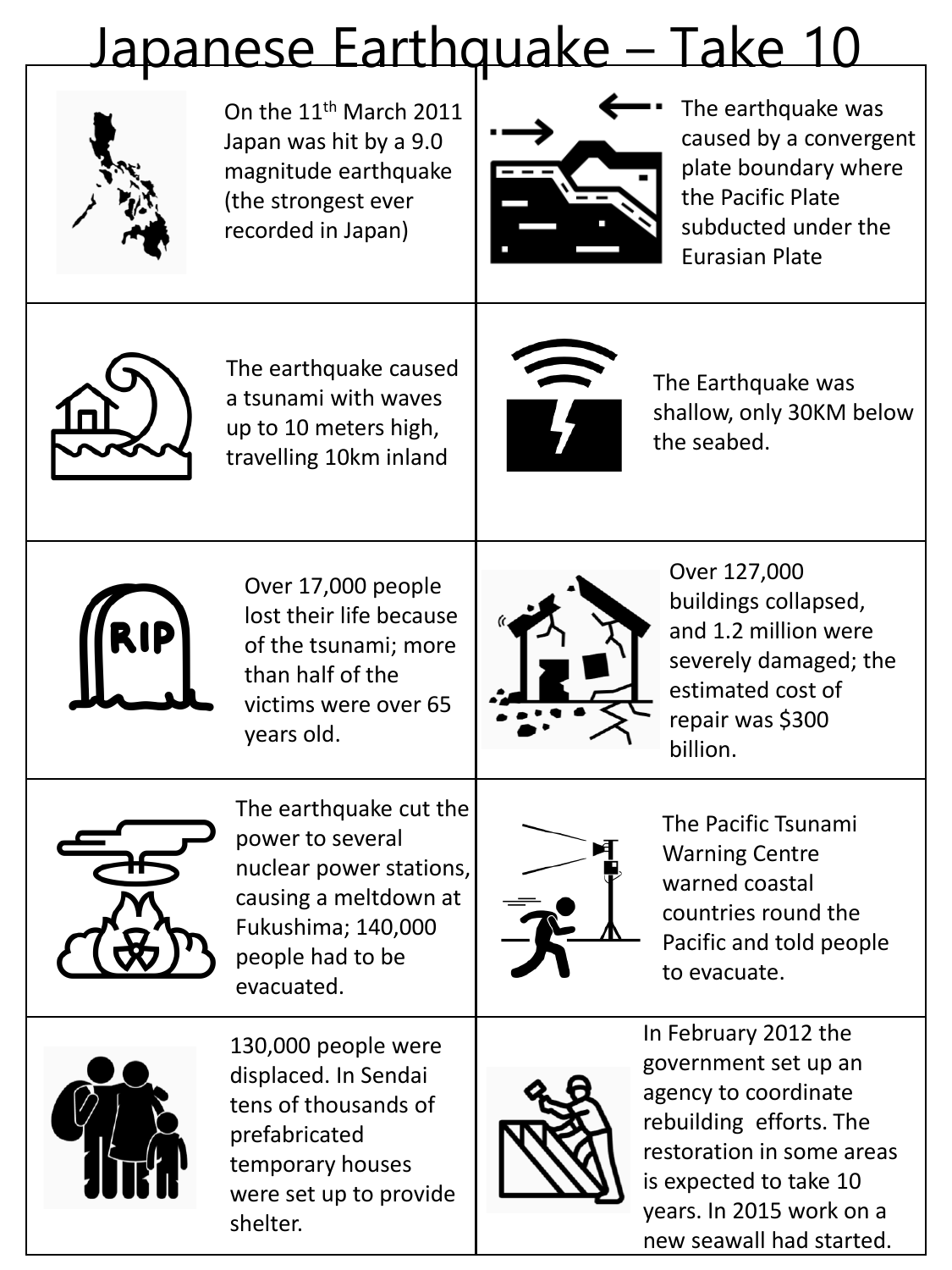#### Haiti Earthquake – Take 10



On the  $12<sup>th</sup>$  January 2010 at 4:53 pm Haiti was hit by a 7.0 magnitude earthquake.



The earthquake was caused by a conservative plate boundary with the North American and Caribbean plate.



The epicentre was 25km south-west of the capital Port-au-Prince and the focus was very shallow, only 13km below the surface.



Aftershocks of magnitudes between 5.5 and 6.0 occurred in the days following the earthquake.



The earthquake was one of the most destructive ever to occur; there were 316,000 deaths and 300,000 injuries.



Around 3 million people were affected. 1.5 million were made homeless when more than 180,000 homes were destroyed.



All 8 hospitals collapsed and 5000 schools were severely damaged or destroyed. All this damage created 19 million cubic metres of rubble.



A cholera epidemic began 10 months after the earthquake, killing over 8000 people and infecting 6% of all Haitians by 2013.



Haiti was unprepared and could not respond adequately. Haiti relied on aid from oversees, including the UN and USA.



\$4.5 billion was pledged from countries around the world. The World Bank cancelled Haiti's debt repayments for 5 years. However, by only half of the money pledged reached Haiti.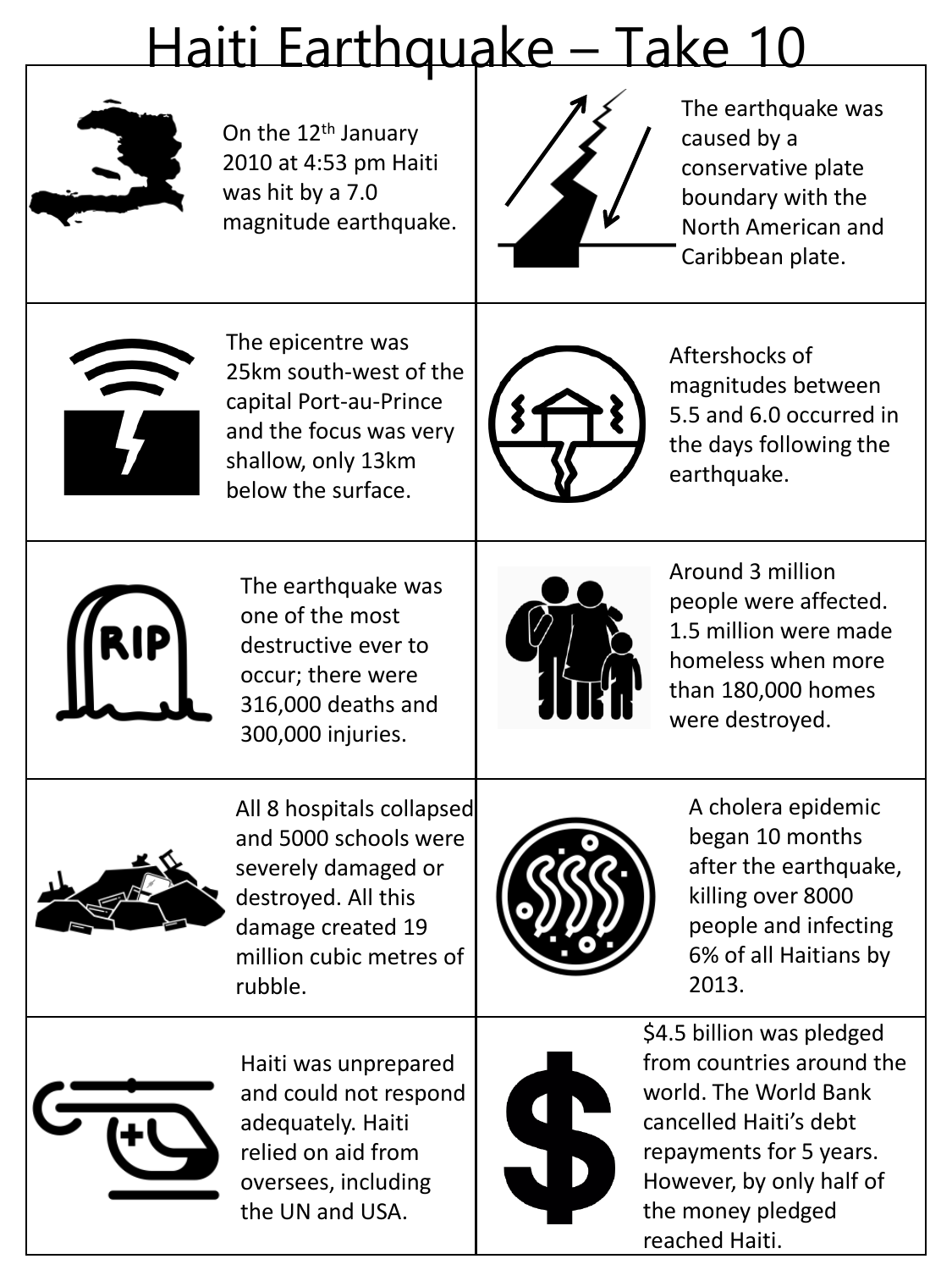#### India – Take 10



India is an emerging country located in Asia. India has a population of 1.36 billion, the second largest (after China).

India attracts TNCs

increasingly skilled

costs and economic

common in India.

because of its



India has a fast growing economy, for the past two decades it has grown by 7%. India's economy has been boosted by FDI.



India's towns and cities are growing because of ruralurban migration and natural population increase.



Between 2001 and 2011 female literacy rate improved from 53.7% to 65.5%, however, only 1/3 of working age women have jobs.



13 of the world's top 20 polluted cities are in India. Air pollution is the  $5<sup>th</sup>$  biggest cause of death in India.



The number of rivers defined as 'polluted' rose from 121 to 275 between 2010 and 2015.



India is the world's third largest emitter of carbon dioxide, after China and USA; the majority of India's electricity is produced by coal.



India is one of a group of five emerging countries that make up the BRICS (Brazil, Russia, India, China and South Africa).



India is a member of the influential G-20, the group of major developed and emerging economies.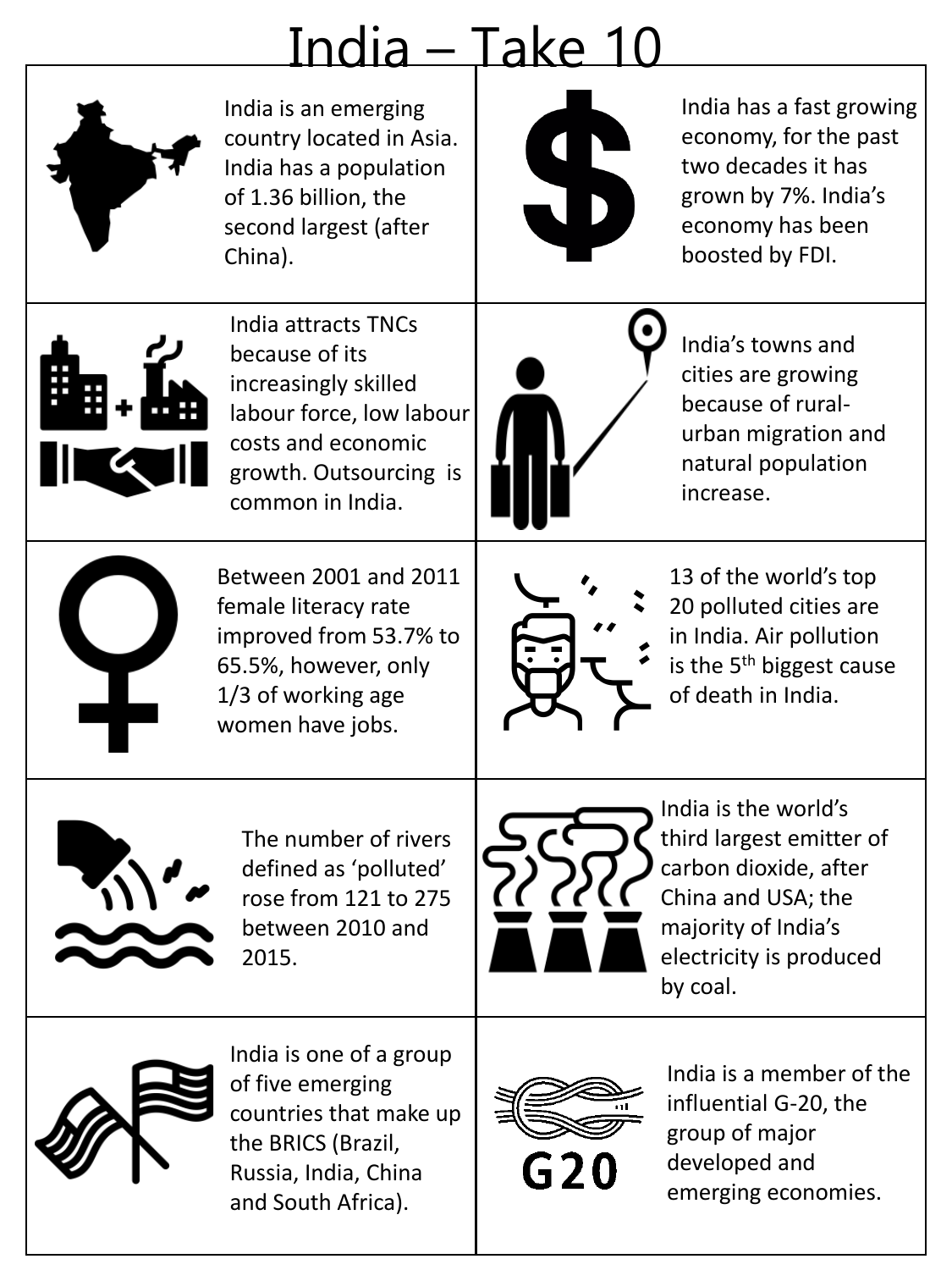#### Mumbai – Take 10



Mumbai has a naturally deep harbour and its located on the west coast, facing important markets in the Middle East and Europe.



Mumbai is the largest city in India, between 2001 and 2011 the population grew by 3.4 million. This was because of natural increase and ruralurban migration.



Dharavi has a population of 1 million, it is also home to 5000 small-scale businesses and 15,000 single-room factories.



Working conditions in Mumbai are poor, however, unemployment rates in Mumbai are lower than other parts of the country.



There are over 1.8 million cars in Mumbai meaning people prefer to travel by rail. This has put a strain on the railway system.



Lack of sanitation is a challenge in Mumbai, in Dharavi over 500 people share 1 latrine and water is rationed for slum residents.



The Gorai Garbage site closure is a top-down project where a landfill site was turned into a public park; the site also uses methane-capture technology.



The Mumbai mono-rail top-down development scheme aims to solve traffic congestion. Tickets are 11 rupees but currently only goes through industrial sectors and not the old city.



SPARC, a bottom-up scheme, has provided 800 community toilet blocks; monthly permits are very cheap at 25 rupees.



Agora Microfinance, a bottom-up strategy, provides loans to people living in slums. The interest rate on these loans is high at 25%.